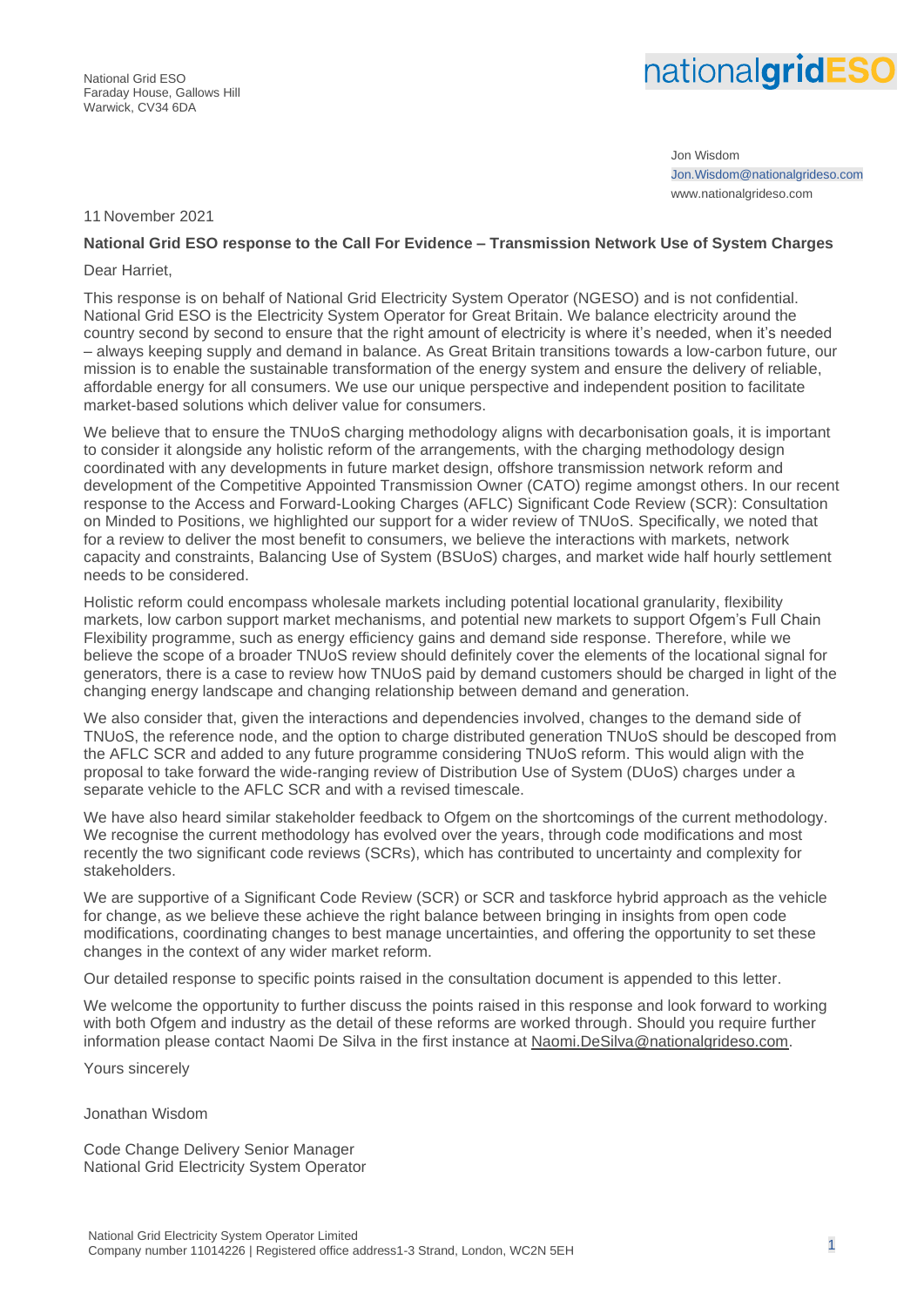# **Appendix**

We have organised our response around several points we considered most important to highlight.

# **Need for holistic review**

We fully support the government's net zero targets and believe that the best way the outcomes of a review of TNUoS can support these goals and deliver the most benefits for consumers is for such a review to take place as part of holistic market reform. Transmission Use of System Charges (TNUoS) should not be considered in isolation and there should be wider consideration of the interactions with markets including wholesale markets, the Balancing Mechanism, the Capacity Market and Contracts for Difference (CfD) auctions, as well as network constraints, Balancing Use of System Charges (BSUoS), and the move to market wide half hourly settlement.

Our Future Energy Scenarios (FES), which outlines credible pathways to a net zero energy system by 2050, show dramatic changes in the energy landscape in the next 20 years and beyond. Further growth of renewable generation is anticipated both onshore and offshore, with the generation landscape no longer characterised by relatively few transmission-connected traditional spinning plant and instead larger numbers of decentralised renewable, intermittent generators alongside the growth of storage capabilities and demand side flexibility. In 2030, between 34 GW and 77 GW of new wind and solar generation could be required to meet demand, alongside up to 13 GW of new electricity storage to help balance periods of high and low renewable output and up to 6 GW of new flexible residential demand reduction. Across all scenarios between 31 GW and 47 GW of offshore wind is connected by 2030, with total electricity generation capacity increasing from 104 GW in 2020 to between 158 GW and 200 GW in 2030, an increase of at least 93%. 1

In light of the uncertainty of these changes, our Network Options Assessment (NOA) highlights how exploration of the relationships between transmission charging and the wider landscape is critical to developing an economic and efficient transmission network and for minimising costs across TNUoS and BSUoS which are both ultimately borne by consumers. <sup>2</sup> The costs of actions taken to manage constraints, such as curtailment of intermittent renewable generation, are recovered via BSUoS charges. The impact of higher constraint costs in the short term is balanced against the risk of stranded assets to determine the optimal timing and nature of transmission reinforcements. The cost of these reinforcements is recovered via TNUoS charges.

Given NOA 2020/21 identifies the need to invest at least £16bn to manage heavily constrained system boundaries into the mid-2030s<sup>3</sup>, it is critical to coordinate TNUoS charging design with the overall design of future markets for net zero. Our 2020/21 paper on modelled constraint costs highlights how thermal constraint costs, the largest element of constraint costs, are forecast to rise from circa £0.5bn today to between £1bn and a maximum of £2.5bn per year before they reduce again at the end of the 2020s when new major transmission investments come online. This is because the timescales to increase network capacity through large transmission investments are generally longer than those to connect the large quantities of renewable generation required to meet net zero. 4

As you are aware, we have been engaging with the industry on net zero market reform.<sup>5</sup> The second and current phase of the project is focused on gathering evidence for the case for change from investment, flexibility, locational signals, and operability perspectives across a range of stakeholders. In addition, the second phase sets out the framework for assessing options for the key market design elements, which we expect to share later this month. This evidence will be taken forward into the next stages of the project to support identification and assessment of potential market solutions.

Early indications, albeit across a small sample of workshop participants, indicated that a majority of

<sup>1</sup> From Key Messages 3 and 4 of our [Future Energy Scenarios 2021.](https://www.nationalgrideso.com/document/202851/download) Further detail can be found in 'Key Stats' of the FES 2021 Data Workbook V0.5.

<sup>2</sup> [Network Options Assessment 2020/21.](https://www.nationalgrideso.com/document/185881/download) All NOA documents can be found [here:](https://www.nationalgrideso.com/research-publications/network-options-assessment-noa)

<sup>3</sup> This is the total cost of all reinforcements required in the System Transformation scenario up to the mid-

<sup>2030</sup>s, which has the lowest total spend of the three net zero scenarios.

<sup>4</sup> [Modelled Constraint Costs NOA 2020/21](https://www.nationalgrideso.com/document/194436/download)

<sup>&</sup>lt;sup>5</sup> Further information on our Net Zero Market Reform programme can be found [here.](https://www.nationalgrideso.com/future-energy/projects/net-zero-market-reform)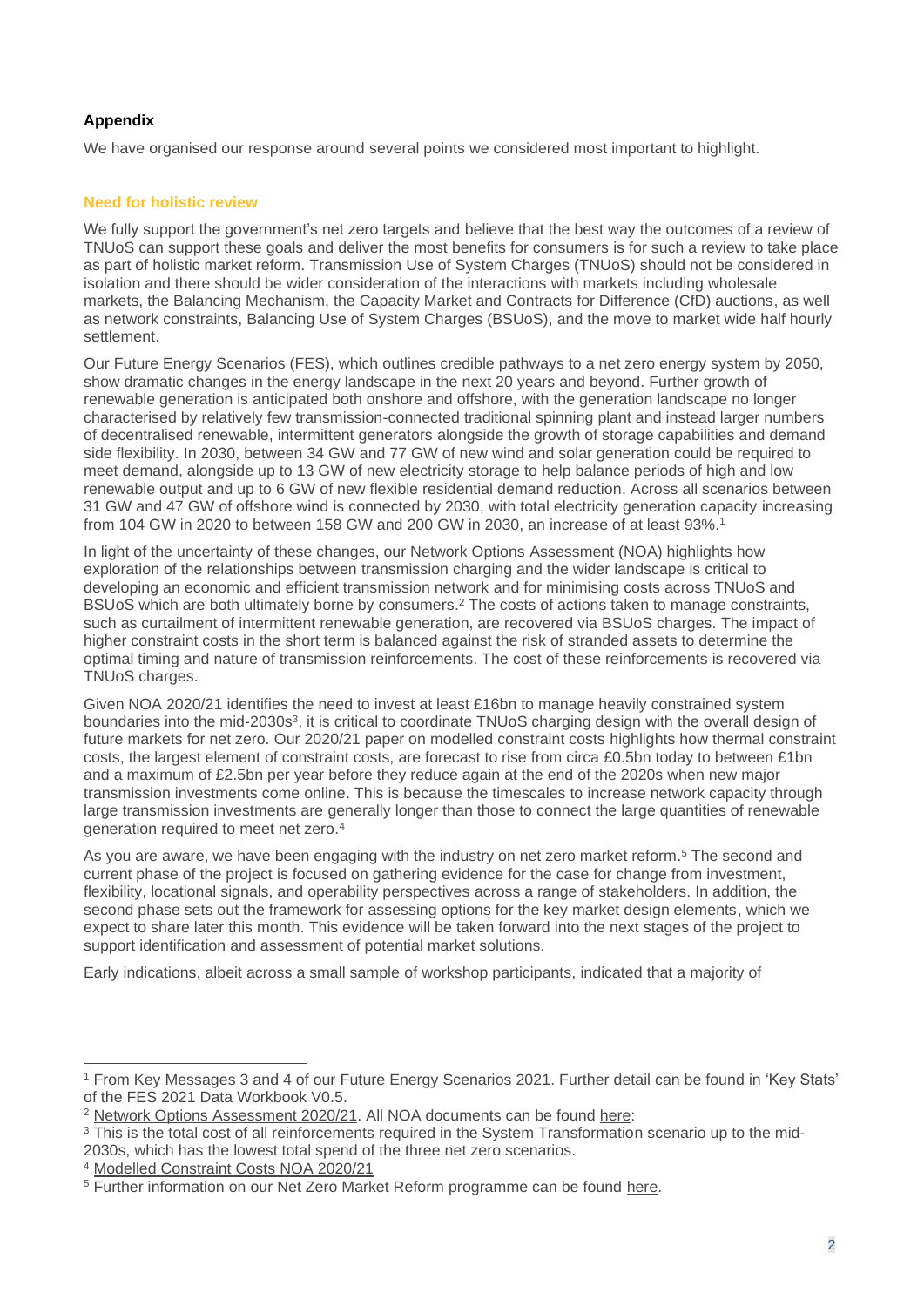stakeholders support market reform to begin now<sup>6</sup>, while all agreed there were significant challenges and trade-offs across investment, flexibility and locational signals which would benefit from resolving holistically via market reform. We look forward to continuing to work with industry, Ofgem and BEIS to determine, evaluate, and take forward the resulting recommendations, which we expect to share by April 2022.

While holistic review of market arrangements will likely take significant time, we believe this is crucial work that needs to begin sooner rather than later. We believe it should inform the principles on which TNUoS should be based.

We agree there is a need to review TNUoS and that cost reflectivity is a key principle for ensuring efficient utilisation of and investment in the network. Trade-offs such as the natural tension between cost reflectivity and predictability of charges and between more granular cost reflectivity and simplicity are best investigated through a principles-based approach. While there may not be an agreement across industry on what this balance should be, we recommend Ofgem engage with industry and develop agreement on at least the underlying principles to be considered.

As part of this review, an important principle will be to understand the nature and purpose of TNUoS in terms of locational signalling versus cost recovery. TNUoS currently has two main purposes. The first is to send a long run locational signal to where generation and demand should locate and the second is to recover the costs of investment in transmission network assets. We agree with the economic rationale whereby if a cost is caused by the actions of a user, the user should pay. Separately to this, we support further investigation of whether demand and generation make decisions to locate based on the signals from the charging methodology, given other factors which feature in decision making and are outside of the remit of the charging methodologies. However, we do not believe diluting locational signals is a desirable outcome in its own right; the increase in constraint costs via BSUoS due to bringing electricity from areas of high generation to areas of high demand would result in overall higher system costs, which are ultimately recovered from consumers. We are open to exploring whether the link to the design and build of the system and the locational signal within the TNUoS methodology are as strong as in the past, and support this link being in scope of any review.

As part of the holistic review, it is also important to consider both the transitional period and the enduring solution for market wide half hourly settlement (MHHS) in the design of the charging methodology, such that movement of customers to half hourly settlement is not hindered or disincentivised. MHSS is expected to be a key enabler in achieving full chain flexibility<sup>7</sup>, ensuring the tracking of value and recovery of cost across the energy system, and is expected to bring net benefits to GB consumers of between £1.6bn and £4.5bn over the 2021-2045 period.<sup>8</sup> Unintended effects of the current charging methodology have required modifications CMP241 and CMP247 to be raised to avoid the risk of double charging of TNUoS in the charging year the customer moved to half hourly settlement. 9

## **Consideration of whole system outcomes**

As reflected in our thinking on energy code reform and the role of a potential future system operator, we believe whole system thinking will be critical for achieving net zero goals.<sup>10</sup> In addition to considering TNUoS reform in the context of holistic market reform, we believe an important principle will involve determining what constitutes a good outcome for TNUoS on a whole systems basis, and potentially network charges as a whole. This is because, as reflected in our FES scenarios, there is no single technology solution to decarbonisation so developing a complementary mix of technologies is key to reduce overall greenhouse gas

<sup>6</sup> 65% of 31 responses believed reform should start now, with a further 26% before 2025. This feedback was provided via an anonymous poll during NGESO's [Net Zero Market Reform Case for Change Workshops 27-](https://www.nationalgrideso.com/document/215606/download) [29 July 2021.](https://www.nationalgrideso.com/document/215606/download)

 $\frac{7}{1}$  Ofgem's [Full Chain Flexibility programme](https://www.ofgem.gov.uk/energy-policy-and-regulation/policy-and-regulatory-programmes/full-chain-flexibility) reflects the most recent [Smart Systems and Flexibility plan](https://www.gov.uk/government/publications/transitioning-to-a-net-zero-energy-system-smart-systems-and-flexibility-plan-2021) in supporting both the supply side and demand side flexibility required to achieve net zero.

<sup>&</sup>lt;sup>8</sup> The monetised impacts are per Ofgem's final impact assessment [here.](https://www.ofgem.gov.uk/sites/default/files/docs/2021/04/mhss_final_impact_assessment_final_version_for_publication_20.04.21_1_0.pdf)

<sup>9</sup> This was as a result of BSC modifications P272 and P322. We recognise these impacts are likely to be much smaller following changes to the transmission demand residual to be implemented in April 2023 as part of implementation of the [Targeted Charging Review decision.](https://www.ofgem.gov.uk/publications/targeted-charging-review-decision-and-impact-assessment)

<sup>&</sup>lt;sup>10</sup> Whole systems thinking is a key component of both future governance frameworks proposed by BEIS and Ofgem in their July 2021 consultation ['Energy code reform: governance framework'](https://www.gov.uk/government/consultations/energy-code-reform-governance-framework)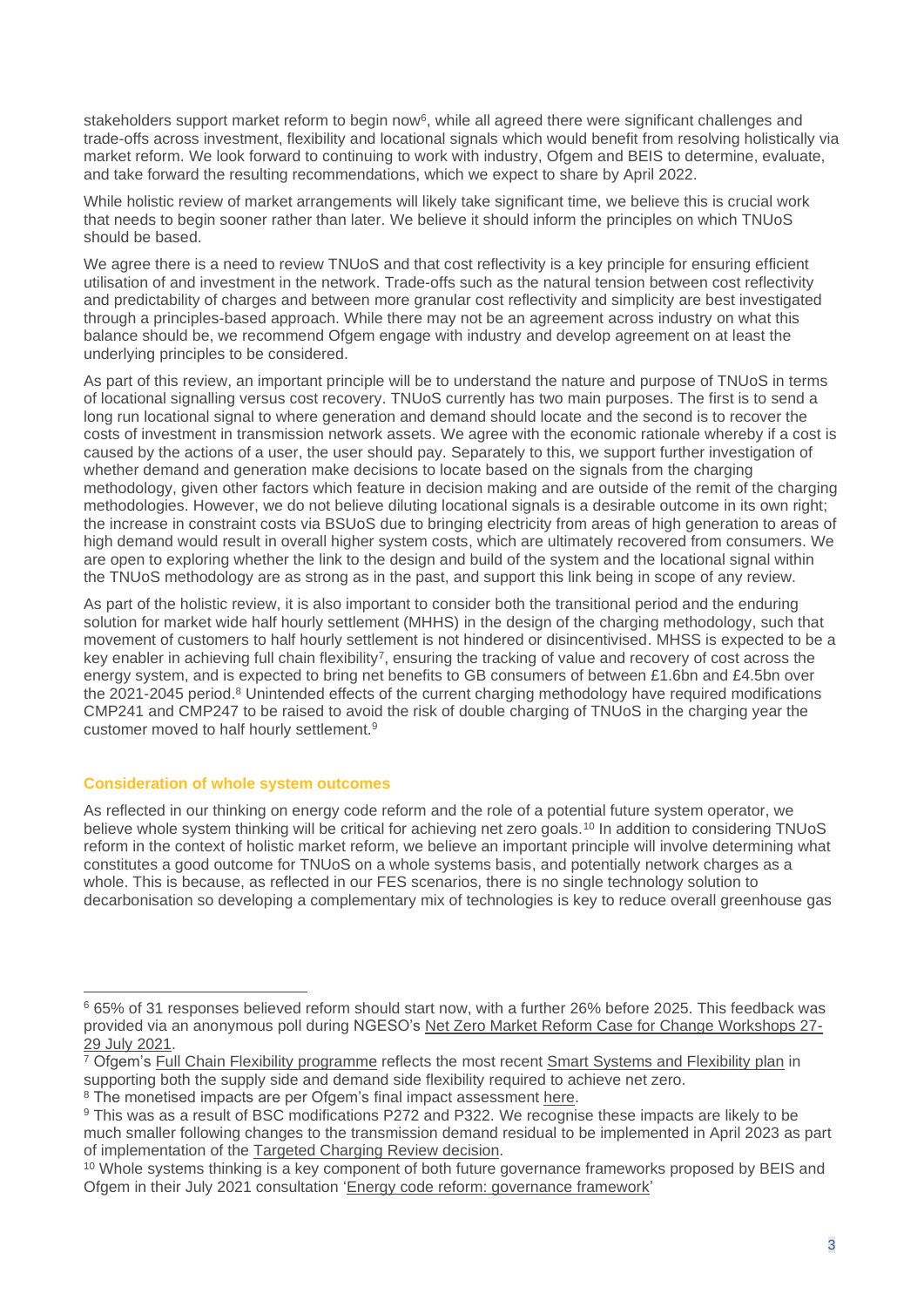emissions.<sup>11</sup> The interactions between the TNUoS charging methodology and these mixes of technologies therefore needs to be understood.

A whole system view involves coordinated thinking across the energy system for generation, transmission, distribution, and different consumers, and across the traditionally siloed electricity and gas and heat and transport vectors. In turn this supports the joining up of the physical requirements of the whole system with policy, commercial and market arrangements. Without this coordinated thinking, there is a risk of inefficient outcomes and increased costs to consumers.<sup>12</sup>

Assessment of options across whole systems costs and benefits provides a powerful way of resolving differing points of view across the industry. We recognise holistic market reform is likely to be lengthy and so early thinking about the data that may be needed to support this evidence base is recommended.

We recommend, given the interactions and dependencies involved, that changes to the demand side of TNUoS, the reference node, and the option to charge distributed generation TNUoS should be descoped from the AFLC SCR and combined with any future TNUoS review. We think it is important to consider the opportunity to align any future wider DUoS review and any future TNUoS review, and aim for greater consistency between transmission and distribution charging arrangements to better support whole system outcomes and to better reflect the reality of the changing energy system.

## **Coordination with the Offshore Transmission Network Review and Competitive Appointed Transmission Owner (CATO) regime**

Across the FES scenarios, between 31 GW and 47 GW of offshore wind is connected by 2030 such that coordinated offshore network development is required to integrate the target level of offshore wind with the wider electricity system by 2030.<sup>13</sup> The development of the CATO regime may also fundamentally change what types of assets could be recovered under the TNUoS methodology. Where possible, we believe it is important for there to be consistency of charging between offshore and onshore generators such that investment in the onshore network complements that offshore and vice versa. We also understand there are different factors in the location, planning and consent of generation (both onshore and offshore) and are open to explore the role of how the locational element of TNUoS can provide signals in this context.

There are significant links between TNUoS reform and the offshore transmission network review, which BEIS is currently consulting on for the enduring regime. It is important that policy and regulatory goals are aligned across all programmes in order to reduce the risk of process complexity and inefficiency. For example, the offshore transmission network review consultation identifies assessment criteria to review options against. There should be alignment between these and those of TNUoS charging reform at least at an overarching principles level to ensure each workstream complements the other.

## **Consideration of demand**

While we believe the locational elements of the generation charge should be the priority for a review, the demand side of TNUoS should also be in scope. We support descoping of the demand side of TNUoS from the AFLC SCR, along with the option to charge distributed generation TNUoS and including these in the TNUoS review scope. Historically distributed generation was treated as negative demand, and this impacts the flexible plant we have today. We agree that the use of the Average Cold Spell (ACS) to proxy for demand capacity should be reviewed. This definition is also used for the Capacity Market, further highlighting the benefit of considering the market holistically where possible.

Our control room already sees the impact of the changing relationship between demand and generation when balancing the system. The system was built for supply to meet demand while as we move to net zero demand

<sup>&</sup>lt;sup>11</sup> The [UK Energy Research Centre \(UKERC\) landscape](https://ukerc.ac.uk/publications/the-whole-systems-research/) provides an overview of whole systems energy research, development, and demonstration in the UK, for practical examples in this context, using the wide definition of the energy system as "the set of technologies, physical infrastructure, institutions, policies, and practices located in, and associated with the UK which enable energy services to be delivered to UK consumers" [\(UKERC, 2009\)](https://ukerc.rl.ac.uk/UCAT/PUBLICATIONS/Building_a_Resilient_UK_Energy_System_-_Working_Paper.pdf).

<sup>&</sup>lt;sup>12</sup> The benefits of whole systems thinking are explored by Energy Systems Catapult's paper 'Systems thinking [in the energy system'](https://es.catapult.org.uk/brochure/systems-thinking-in-the-energy-system/) which follows the early work by the Energy Technology Institute (ETI) on the [Whole](https://www.eti.co.uk/news/a-whole-energy-systems-approach-can-help-deliver-the-clean-growth-strategy)  [Energy System Analysis programme,](https://www.eti.co.uk/news/a-whole-energy-systems-approach-can-help-deliver-the-clean-growth-strategy) which developed the initial whole systems modelling capability. <sup>13</sup> From Key Message 4 of our **Future Energy Scenarios 2021**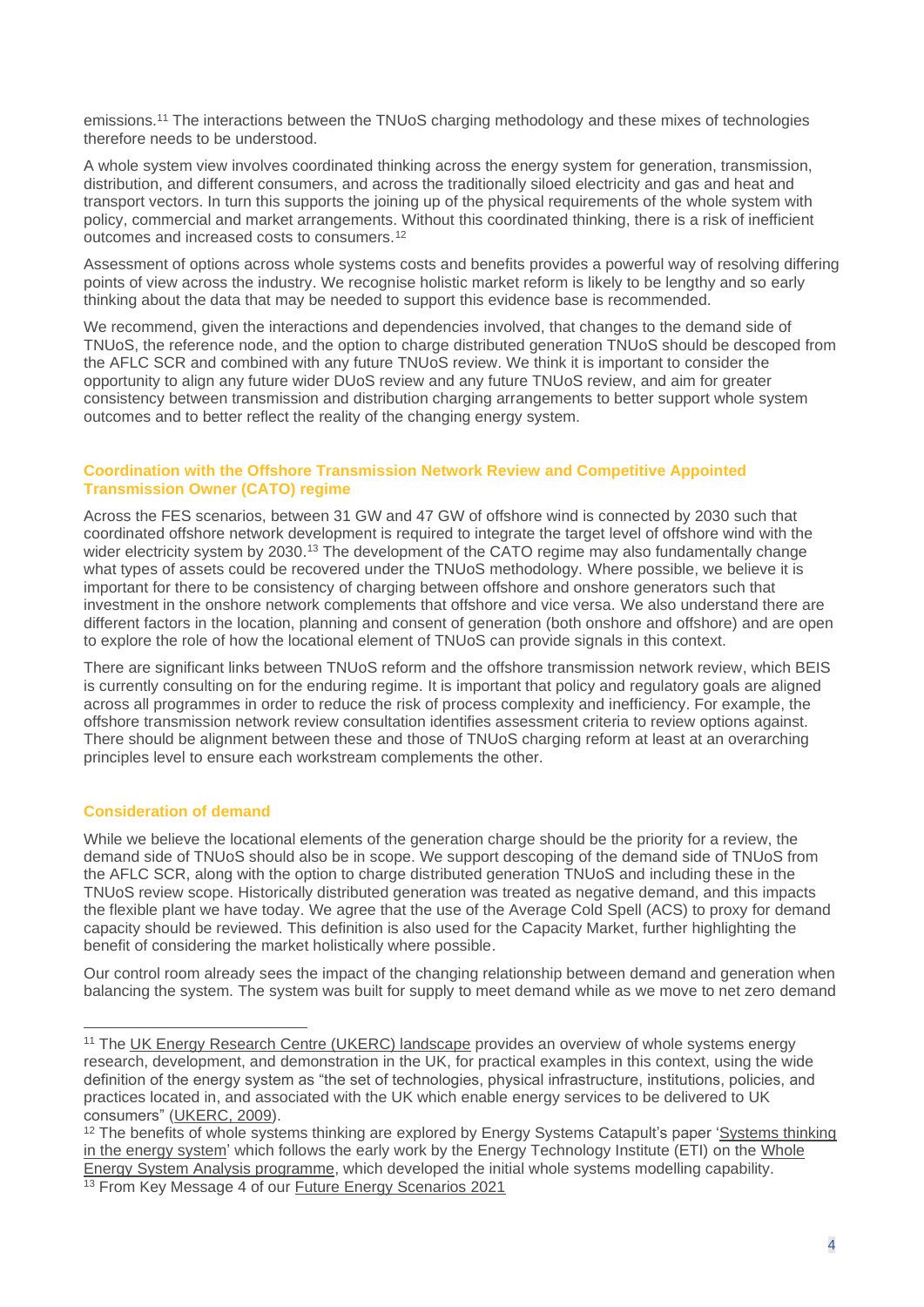will also need to be flexible in response to supply. Historically, peak electricity demand represented the greatest stress on the system, and this occurred during winter weekday evenings where industrial and commercial demand coincided with domestic demand, so ACS was a representative measure. While winter peak demand will continue to be challenging, particularly as electrification of heat and transport grows<sup>14</sup>, we expect more often the greatest stress on the system will be driven by excess renewable generation.<sup>15</sup> An example of these conditions during 2020, the greenest year on record for the GB electricity system, was 23 May when low national demand combined with almost completely zero carbon conditions resulted in our control room taking significant action to reduce renewable generation on the grid to 80%.<sup>16</sup>

Demand flexibility, including storage, is critical to work with weather-driven renewable generation. Our FES scenarios indicate up to 44 GW of demand side response is needed for managing intermittent generation in a system with higher peak demand due to electrification of heat and transport compared to 6 GW today alongside up to 58 GW of electrolysis (hydrogen storage) from close to zero today, which would benefit support from market signals.

Our view is that while triads continue to be helpful to reduce demand during these periods, they can also add uncertainty to the demand forecast, potentially increasing need for reserve and balancing costs. In recent years we have also seen peak demand occur outside triad season.<sup>17</sup> Therefore, we are open to reviewing triads and ACS as a measure of capacity and system stress, and so the principles behind TNUoS paid by demand customers more generally, in consideration of the changing energy system. We also recognise that the locational element of TNUoS paid by demand customers is small in proportion to the demand residual, and so investigation is required to determine whether it constitutes an effective locational signal.<sup>18</sup> Given the relative size of the demand residual, we would expect the changes from the TCR on the transmission demand residual, namely that residual charges will be recovered as fixed charges for a particular charging band, to reduce the uncertainty around winter peak periods as there will be a much smaller incentive to shift demand away when charging is less linked to triad.<sup>19</sup>

## **Consideration of new connection types**

As part of creating a methodology which is sufficiently flexible to innovation and new connection types, we believe it is important to review how different users interact with and use the transmission system as well as what markets these connection types have access to. For example, as part of the AFLC SCR we developed the understanding that distributed generation do use the transmission system and therefore should face TNUoS charges. However, transmission connected generation is currently charged based on Transmission Entry Capacity (TEC), which does not apply for the majority of DG, which opens up the question of how use of the transmission system should be measured.

New connection types could, for example, arise as a result of pathfinder projects, deployment of new renewable technologies, or the development of new storage technologies which solve a particular system need and the charging methodology should facilitate these, while also supporting competition with other technology types created to meet the same need.

For example, our FES 2021 scenarios see a need for up to 43GW of electricity storage by 2050, compared to 3.5GW available today to help balance periods of high and low renewable output. In addition, storage is expected to support system requirements such as frequency response and reserve, inertia, voltage, and

<sup>14</sup> Peak demands are expected to increase in all FES scenarios due to electrification of heat and transport from 58.2 GW in 2020 to between 64.6 and 69.2 GW by 2030 and between 92.4 and 113 GW by 2050. Peak demand is measured as ACS peak demand including losses. For full assumptions see FL.4 of the [FES 2021](https://www.nationalgrideso.com/future-energy/future-energy-scenarios/fes-2021/documents)  [Data Workbook V0.5.](https://www.nationalgrideso.com/future-energy/future-energy-scenarios/fes-2021/documents)

<sup>&</sup>lt;sup>15</sup> This challenge is explored in our [Bridging the Gap 2021](https://www.nationalgrideso.com/document/187761/download) work.

<sup>&</sup>lt;sup>16</sup> This case study featured in our [Operability Strategy Report 2021](https://www.nationalgrideso.com/document/183556/download) and provided insight into what a future zero carbon electricity system could look like.

<sup>&</sup>lt;sup>17</sup> As a result we moved (in 2019) to a year-round probabilistic methodology to capture requirements at different times of the year to complement peak requirements identified from our deterministic analysis to form our [Electricity Ten Year Statement 2021,](https://www.nationalgrideso.com/research-publications/4-year-round-probabilistic-analysis) which supports network investment and operational planning decisions. This represented a huge change to our modelling capabilities, going from exploring circa 22,000 winter scenarios to an additional 87,600 year-round scenarios.

<sup>18</sup> Table 18 of our Final TNUoS Tariffs 2021/22 shows a breakdown of the residual components of demand and generation tariffs under the current methodology.

<sup>19</sup> [Targeted Charging Review: Final Decision and Impact Assessment](https://www.ofgem.gov.uk/publications/targeted-charging-review-decision-and-impact-assessment)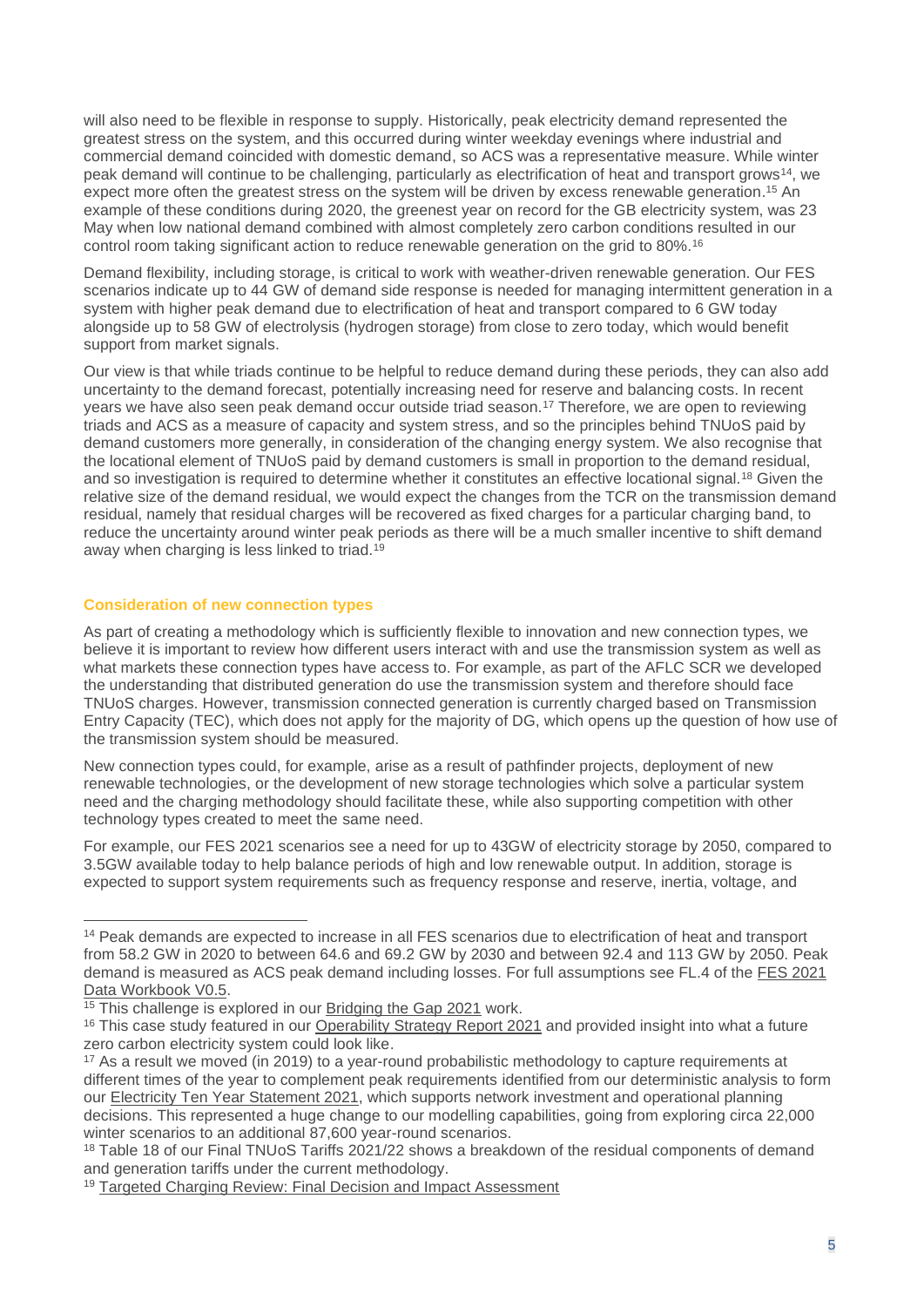constraints. There is a question whether use of the transmission system should be defined beyond import and export of MW to ensure whole system benefits and costs are captured.

# **Timescales and quick wins**

We understand that the timescales for holistic reform are likely to be lengthy and therefore are happy to consider quick wins as long as these do not conflict with any potential holistic reform. The challenge will be avoiding duplication of work across the quick wins and holistic reform, while maintaining the pace of work needed from the holistic reform to support net zero. Therefore, there would need to be clear quantifiable enduring benefits – ideally on a whole system basis – from progressing certain changes more quickly. For example, whether these changes would make a significant impact on investment decisions ahead of a particular CfD allocation round or support new innovative solutions crucial for net zero.

We believe the earliest feasible date for which quick win changes could be implemented is April 2023 charges, which is ambitious and highly dependent on the nature of the change. It assumes additional data sources and processes and billing system changes are not required; that changes are solely to the charging models. April 2024 charges is a more realistic yet ambitious estimate but would still require significant resourcing. Changes to our billing and invoicing systems are best considered holistically to minimise overall implementation costs which are ultimately recovered from consumers. We also are in the process of developing new system capability which will provide greater agility in delivering regulatory framework changes and enable quicker change in the future.<sup>20</sup>

Our experience from the Targeted Charging Review SCR and Access and Forward-Looking Charges SCR has highlighted changes in one small area often have unforeseen impacts on other areas as we explore the detail of how changes may be implemented. For example, the proposal to charge distributed generation TNUoS charges followed from understanding distributed generation uses the transmission network which raised the question whether a whole system connections process is needed to make arrangements across transmission and distribution more consistent.

# **Vehicle for change**

We are supportive of a SCR or hybrid SCR and taskforce approach as the vehicle for change, followed by raising of the necessary code modifications for implementation. A SCR could use the existing communication channels set up for the network charging SCRs to date, such as the Charging Futures Forum.

While we are mindful of feedback from industry stakeholders concerned about the length of time the two most recent charging SCRs has taken, we believe due to the holistic nature of the reform required that a different vehicle for change will not necessarily reduce these timescales and risks missing out on the key advantage of a SCR, that it can encompass current and future modifications in its scope, bringing in existing work produced by the workgroups.<sup>21</sup>

We currently have nine modifications relating to the TNUoS methodology at workgroup stage<sup>22</sup>, a substantial number for us to resource support for. One of the challenges of many open modifications for our customers is understanding the dependencies and interactions between these modifications and what the timing of these might look like for impact on the charges they pay. This significantly increases the number of queries our charging team receives from customers around understanding the methodology and the potential impact of modification interactions on their charges. An SCR will allow us to focus more resource on ensuring the methodology aligns with strategic objectives such as net zero over navigating individual changes proposed through open governance. This is reflected in Ofgem's criteria for choosing an SCR which notes the need to

<sup>&</sup>lt;sup>20</sup> This reflects our [latest Digitalisation Strategy,](https://www.nationalgrideso.com/document/186426/download) particularly section 5.4.2 on strengthening our change management, IT systems change, delivery and integration capabilities.

<sup>&</sup>lt;sup>21</sup> For example, CMP271, CMP274, and CMP276 were paused and considered under the Targeted Charging [Review](https://www.ofgem.gov.uk/publications/targeted-charging-review-decision-and-impact-assessment) per Ofgem's [November 2017 working paper](https://www.ofgem.gov.uk/sites/default/files/docs/2017/11/tcr_working_paper_nov17_final.pdf)

 $\frac{22 \text{ This is as of 11 November and does not include those on hold for the Taraeted Charaina Review. Dending$ authority decision or in place to implement the Transmission Demand Residual (TDR) changes per the TCR decision. These are: CMP286, CMP287, CMP288, CMP315, CMP316, CMP331, CMP344, CMP375, and CMP379.